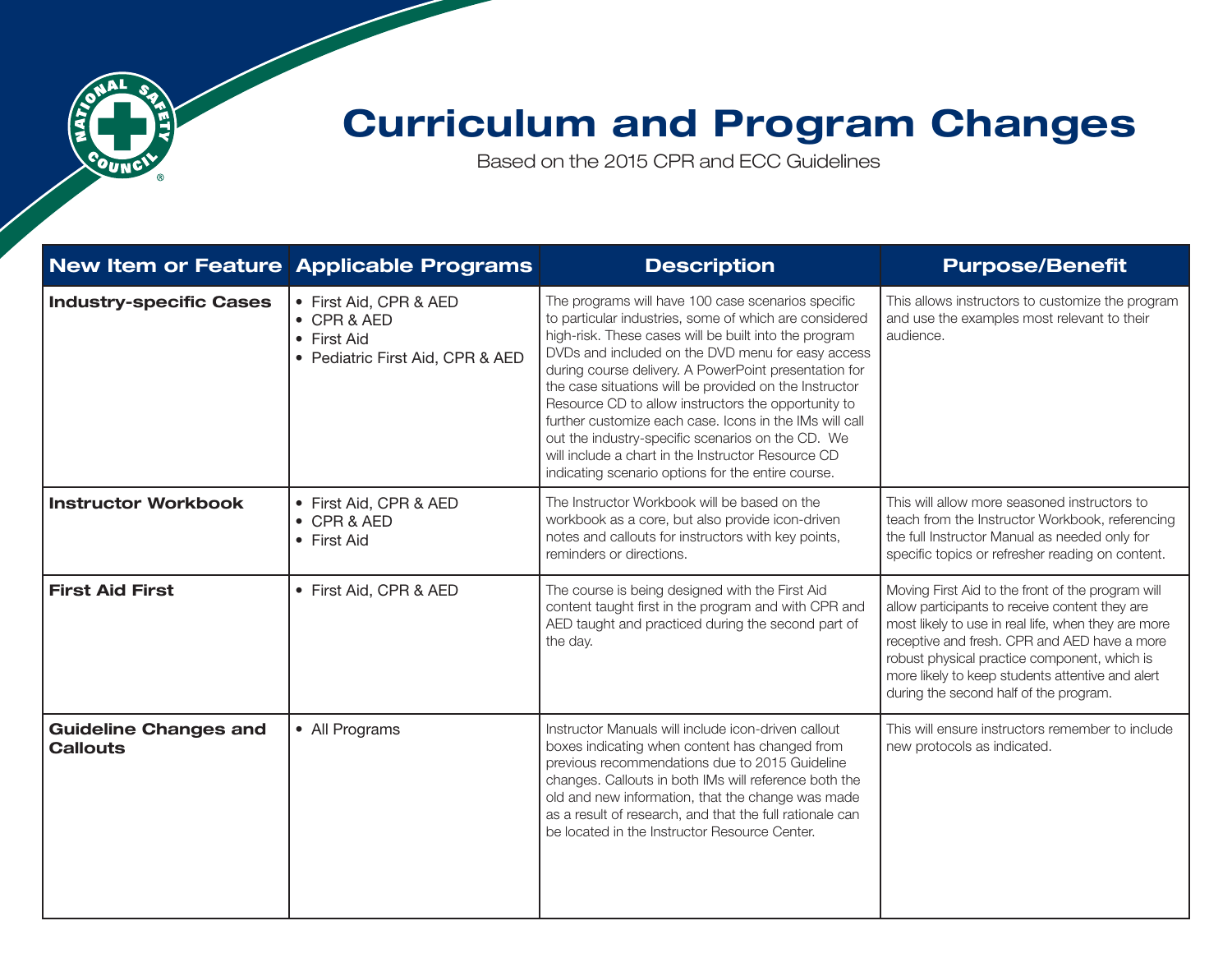| <b>New Item or Feature</b>                                 | <b>Applicable Programs</b>                                   | <b>Description</b>                                                                                                                                                                                                                                                                                                                                                                                                                                                                                                                                                                                                                                                                                                                                                                                                                                                                                                                                                                                                                                                                                                                                                                                                                                                                                                                                               | <b>Purpose/Benefit</b>                                                                                       |
|------------------------------------------------------------|--------------------------------------------------------------|------------------------------------------------------------------------------------------------------------------------------------------------------------------------------------------------------------------------------------------------------------------------------------------------------------------------------------------------------------------------------------------------------------------------------------------------------------------------------------------------------------------------------------------------------------------------------------------------------------------------------------------------------------------------------------------------------------------------------------------------------------------------------------------------------------------------------------------------------------------------------------------------------------------------------------------------------------------------------------------------------------------------------------------------------------------------------------------------------------------------------------------------------------------------------------------------------------------------------------------------------------------------------------------------------------------------------------------------------------------|--------------------------------------------------------------------------------------------------------------|
| <b>Content Movement</b>                                    | • First Aid, CPR & AED<br>• Pediatric First Aid, CPR & AED   | We are moving the following content in the First<br>Aid, CPR & AED course and making any similar,<br>applicable changes in Pediatric First Aid, CPR<br>& AED:<br>. The Serious Injuries lesson content is all<br>moving to one of three lessons: <b>Bleeding</b><br>and Wound Care, Bone, Joint and Muscle<br>Injuries or Head and Spine Injuries (new).<br>We are removing the Serious Injuries lesson as<br>a result.<br>. The Bleeding and Wound Care lesson will<br>now include the Impaled Objects and Open/<br>Closed Abdominal Injuries and Open Chest<br>Wounds content. There is new content on<br>Tourniquets as well.<br>. The Bone, Joint and Muscle Injuries lesson<br>will now include the Rib and Hip Injuries content.<br>We also added a Performance Checklist for<br>Creating an Arm Sling and Binder.<br>. The Head and Spine Injuries lesson will<br>include Spinal Motion Restriction content as well<br>as additional content on Head Injuries.<br>. We are combining the Poisoning and<br>Allergic Reactions lessons into one lesson<br>called Poisoning and Allergic Reactions.<br>There is new content on Opioid Drug Overdose<br>and a new Performance Checklist for Using an<br>Auto-injector.<br>. The Sudden Illness and Heart Attack and<br><b>Chest Pain lessons are being combined into</b><br>the <b>Sudden Illness</b> lesson. | We are grouping similar content together in<br>a more logical way to enhance learning and<br>retention       |
| <b>Customized Emergency</b><br><b>Response Information</b> | • All Programs                                               | We will include a section in the Instructor<br>Manuals and Workbooks for customized<br>emergency response information.                                                                                                                                                                                                                                                                                                                                                                                                                                                                                                                                                                                                                                                                                                                                                                                                                                                                                                                                                                                                                                                                                                                                                                                                                                           | This allows the customer to customize<br>emergency response information for their<br>situation and location. |
| <b>Acronyms</b>                                            | • All Programs                                               | We will call out acronyms visually with a new<br>box format.                                                                                                                                                                                                                                                                                                                                                                                                                                                                                                                                                                                                                                                                                                                                                                                                                                                                                                                                                                                                                                                                                                                                                                                                                                                                                                     | The new format will make them more visible.                                                                  |
| <b>Lesson at a Glance</b>                                  | • All Programs                                               | We will include a "dashboard" at the beginning<br>of each lesson for the instructor to easily locate<br>the length of the lesson, videos and video<br>times for the lesson, skills being practiced and<br>demonstrated, associated PPT slides, etc.                                                                                                                                                                                                                                                                                                                                                                                                                                                                                                                                                                                                                                                                                                                                                                                                                                                                                                                                                                                                                                                                                                              | This will allow the instructor to best plan and<br>prepare for the lesson.                                   |
| <b>Introductory Vignette/</b><br><b>Question</b>           | • First Aid, CPR & AED<br>$\bullet$ CPR & AED<br>• First Aid | We will have an introductory vignette or thought-<br>provoking question for the instructor to use to<br>introduce each lesson.                                                                                                                                                                                                                                                                                                                                                                                                                                                                                                                                                                                                                                                                                                                                                                                                                                                                                                                                                                                                                                                                                                                                                                                                                                   | This will allow the instructor to provide the<br>purpose of each lesson in a more memorable<br>way.          |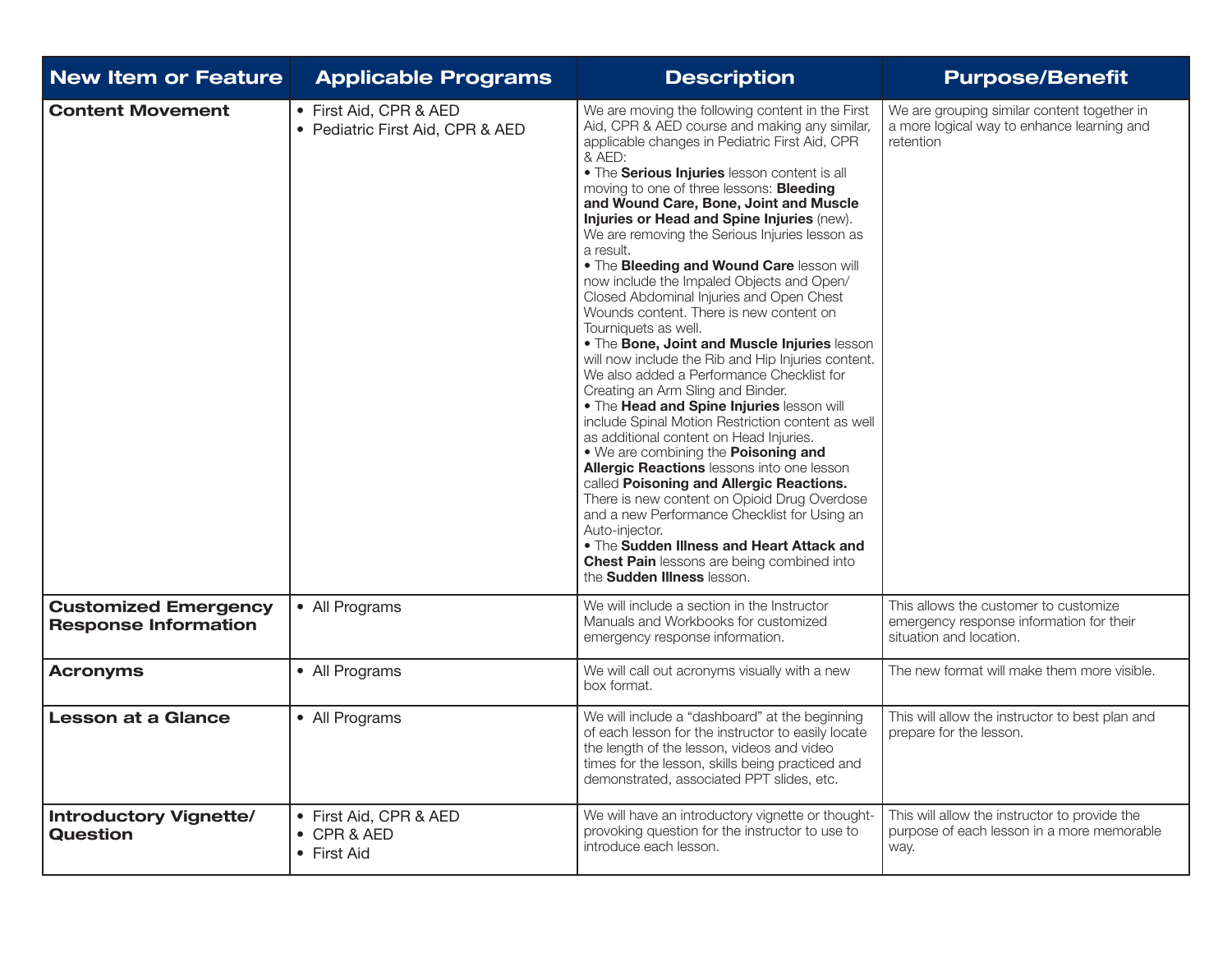| <b>New Item or Feature</b>                             | <b>Applicable Programs</b>                                                               | <b>Description</b>                                                                                                                                                                                                                                                                                                              | <b>Purpose/Benefit</b>                                                                                                                          |
|--------------------------------------------------------|------------------------------------------------------------------------------------------|---------------------------------------------------------------------------------------------------------------------------------------------------------------------------------------------------------------------------------------------------------------------------------------------------------------------------------|-------------------------------------------------------------------------------------------------------------------------------------------------|
| <b>Time Estimates</b>                                  | • All Programs                                                                           | We will add time associated with activities in<br>each lesson.                                                                                                                                                                                                                                                                  | This will help the instructor stay on time during the<br>course.                                                                                |
| <b>Reinforce Initial Steps</b>                         | • First Aid, CPR & AED<br>• CPR & AED<br>• First Aid                                     | Since the performance checklists and<br>scenarios tend to focus more on the actual<br>first aid steps rather than the initial steps<br>to take in any situation, we will add a<br>question periodically for the instructor to ask<br>participants what to do first.                                                             | This reinforces the initial steps to take in any<br>situation.                                                                                  |
| <b>Final Exams</b>                                     | • First Aid, CPR & AED (optional)<br>• Advanced First Aid, CPR & AED                     | The course will include two versions $- A$<br>and $B - of a standard$ , 50 question multiple<br>choice final course exam in Word and PDF<br>format for the instructor. It will be located in<br>the Instructor Manual and on the Instructor<br>Resource CD.                                                                     | The exam can be used by the instructor as a final<br>exam and/or to determine whether the participant<br>will receive a course completion card. |
| <b>Critical Thinking</b><br><b>Challenge Questions</b> | • Advanced First Aid, CPR & AED                                                          | We will include critical thinking challenge<br>questions in addition to the multiple choice<br>and true/false questions currently included in<br>the program.                                                                                                                                                                   | Instructors will have the opportunity to use these<br>questions to further gauge student understanding.                                         |
| <b>Shorter Course</b>                                  | • First Aid, CPR & AED<br>• CPR & AED<br>• First Aid<br>• Pediatric First Aid, CPR & AED | We are shortening some of the courses as<br>follows:<br>First Aid, CPR & AED is being shortened<br>from 5.75-6.25 hours to 5.0-5.3 hours. CPR<br>& AED is being shortened to 2.2-2.5 hours<br>and First Aid is being shortened to 3.7 hours.<br>Pediatric First Aid, CPR & AED is being<br>shortened from 7.5 hours to 7 hours. | Customers have requested a shorter course that<br>will not take their workforce out for more time than<br>necessary.                            |
| <b>Performance Checklists</b>                          | • All Programs                                                                           | The checklist will have one box at the bottom<br>to check off the entire Complete Skill rather<br>than boxes to check for each skill step.                                                                                                                                                                                      | The instructor will no longer need to initial each skill<br>step as "Needs Practice" or "Proficient".                                           |
| <b>Frequently Asked</b><br><b>Questions</b>            | • First Aid, CPR & AED<br>• CPR & AED<br>• First Aid                                     | We will include Frequently Asked Questions in<br>the Instructor Manual at the end of chapters<br>where questions arise frequently from<br>participants.                                                                                                                                                                         | This will help instructors be more prepared<br>to answer common questions that arise from<br>participants.                                      |
| <b>Graphical Look</b>                                  | • All Programs                                                                           | All materials will feature an updated graphical<br>look, new icons, and a more user-friendly<br>layout.                                                                                                                                                                                                                         | The new icons and layout will allow the instructor to<br>more easily and effectively teach the course.                                          |